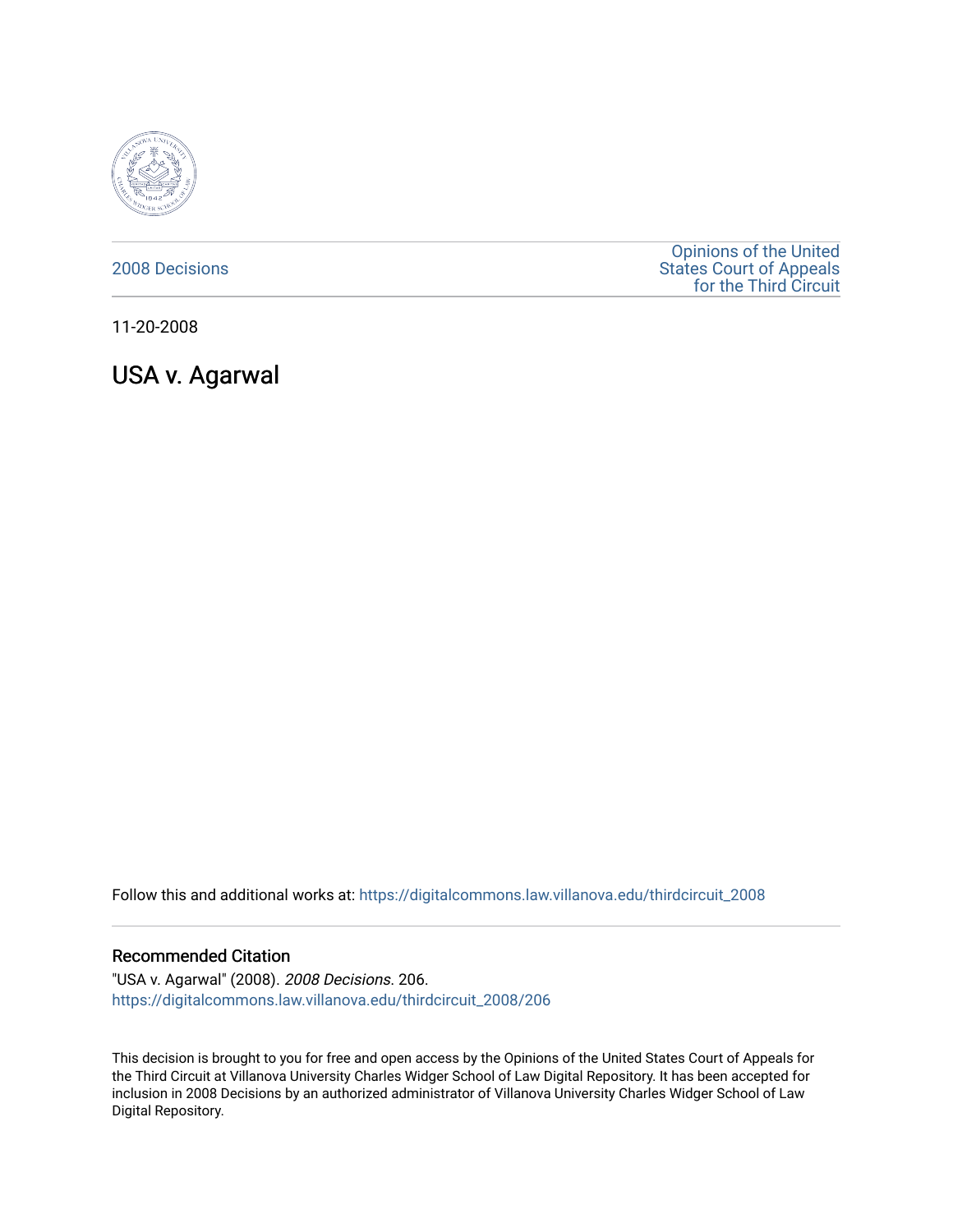# NOT PRECEDENTIAL

# UNITED STATES COURT OF APPEALS FOR THE THIRD CIRCUIT

No. 07-1424 \_\_\_\_\_\_\_\_\_\_\_

\_\_\_\_\_\_\_\_\_\_\_

## UNITED STATES OF AMERICA

vs.

## RISHABH M. AGARWAL

Appellant.

On Appeal from the United States District Court for the Western District of Pennsylvania (D.C. Criminal No. 05-cr-00278) District Judge: The Honorable David S. Cercone

\_\_\_\_\_\_\_\_\_\_\_

Submitted Under Third Circuit LAR 34.1(a) May 23, 2008

 $\frac{1}{2}$  ,  $\frac{1}{2}$  ,  $\frac{1}{2}$  ,  $\frac{1}{2}$  ,  $\frac{1}{2}$  ,  $\frac{1}{2}$  ,  $\frac{1}{2}$  ,  $\frac{1}{2}$  ,  $\frac{1}{2}$  ,  $\frac{1}{2}$  ,  $\frac{1}{2}$  ,  $\frac{1}{2}$  ,  $\frac{1}{2}$  ,  $\frac{1}{2}$  ,  $\frac{1}{2}$  ,  $\frac{1}{2}$  ,  $\frac{1}{2}$  ,  $\frac{1}{2}$  ,  $\frac{1$ 

BEFORE: SMITH, HARDIMAN, and NYGAARD, Circuit Judges.

Filed: November 20, 2008

OPINION OF THE COURT

\_\_\_\_\_\_\_\_\_\_\_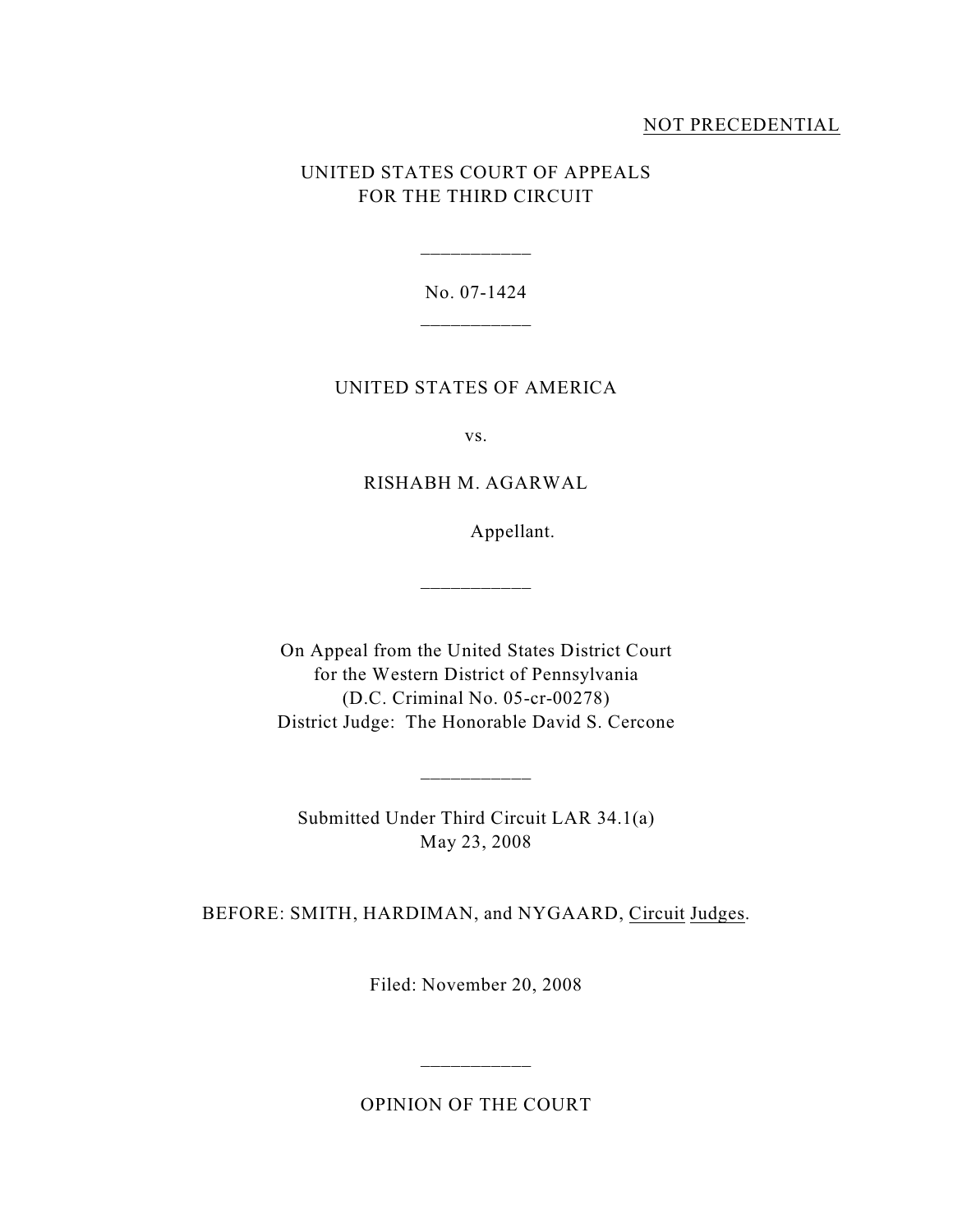NYGAARD, Circuit Judge.

I.

\_\_\_\_\_\_\_\_\_\_\_

Rishabh Agarwal paid an undercover FBI agent \$150.00 for a counterfeit Carnegie Mellon University student identification card, with which he had hoped to gain access to various campus facilities. He was arrested minutes after receiving the identification card from the undercover agent. The Government charged Agarwal with one count of fraud in connection with identification documents, in violation of The False Identification Crime Control Act, 18 U.S.C.  $\S$  1028(a)(7).<sup>1</sup> He was found guilty following a bench trial and sentenced to two-years probation. The primary issue on appeal concerns what level of connection must exist to interstate commerce to confer federal jurisdiction under 18 U.S.C.  $1028(a)(7)^2$  The Government maintains that only a minimal nexus to interstate

<sup>&</sup>lt;sup>1</sup>An "identification document," such as a driver's license, is defined by the statute: "[T]he term "identification document" means a document made or issued by or under the authority of the United States Government, a State, political subdivision of a State, a foreign government, political subdivision of a foreign government, an international governmental or an international quasi-governmental organization which, when completed with information concerning a particular individual, is of a type intended or commonly accepted for the purpose of identification of individuals[.]" 18 U.S.C. §  $1028(d)(2)$ .

 $A$ garwal also argues that the evidence that he intended to use the card to commit another offense – namely criminal trespass under 18 Pa.C.S. 3503(a), is insufficient. Following a thorough examination of the evidence presented at trial we are satisfied that the evidence was indeed sufficient.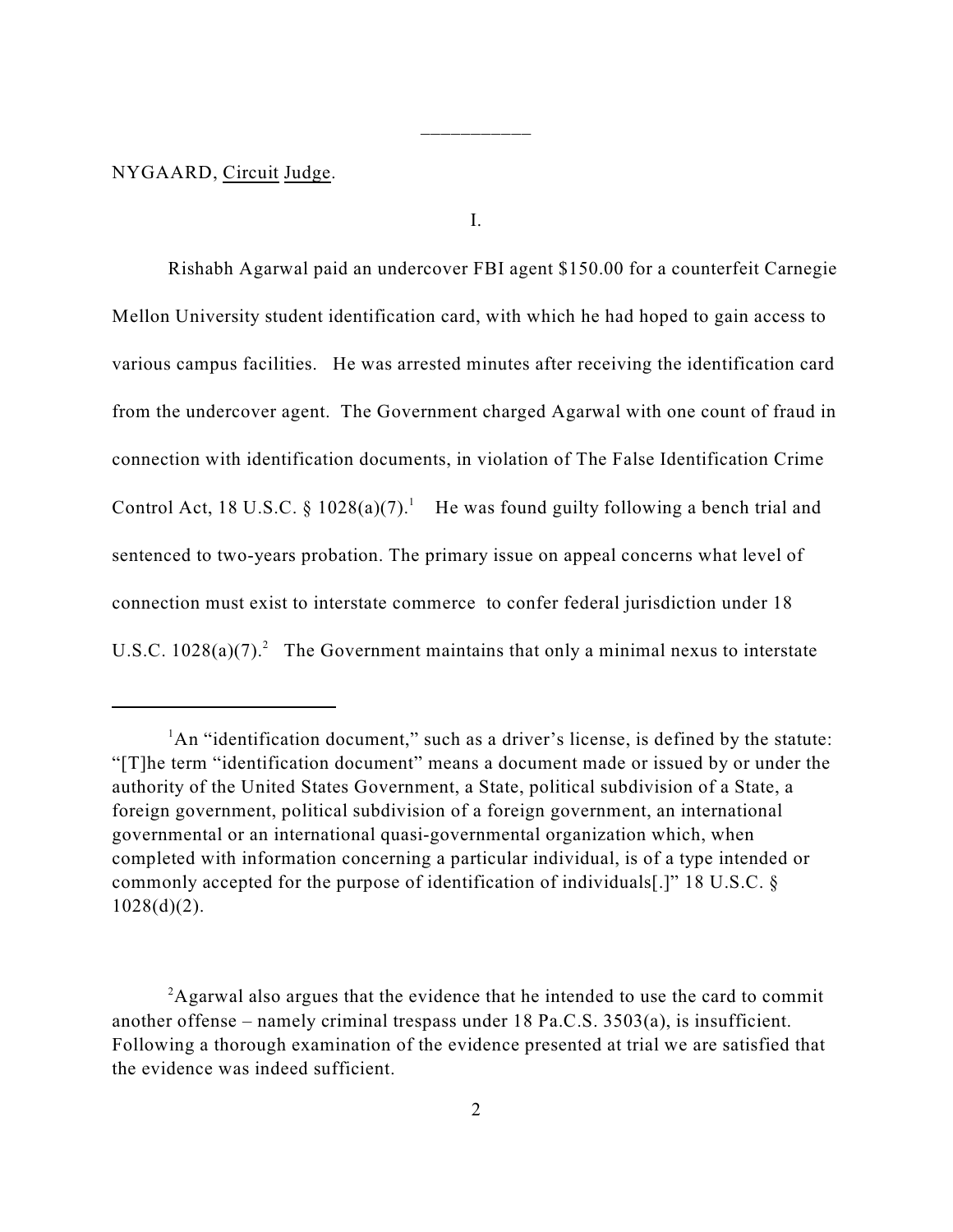commerce is required whereas Agarwal argues the nexus must be substantial. Because the evidence here would support a finding of a substantial connection, we need not decide the issue. We will affirm.

II.

The Government and defense counsel agreed upon and stipulated to most of the facts. By way of a summary, the testimony and trial stipulations reveal that Agarwal began corresponding with a confidential source of the FBI. He told this source that he was studying in the United States as part of a planned expansion of his family's pumpmaking business back in India. Agarwal indicated that he did not have much of a social life outside local universities. He also told the confidential source that he often checked out books from the CMU library on his friends' cards. Agarwal indicated that he wanted to use CMU's gym and "wanted free access to the robotics building."

#### III.

Congress revamped Title 18, U.S. Code, § 1028 in 1982 to criminalize the production, possession, and use of false identification documents and document-making equipment. "Document" was the key word because, under the law as it existed, a defendant had to actually possess a piece of paper or plastic before there could be a criminal offense. At that time, there was no separate federal crime for assuming the identity of another, and thus there could be no federal conviction for misappropriating another's identity.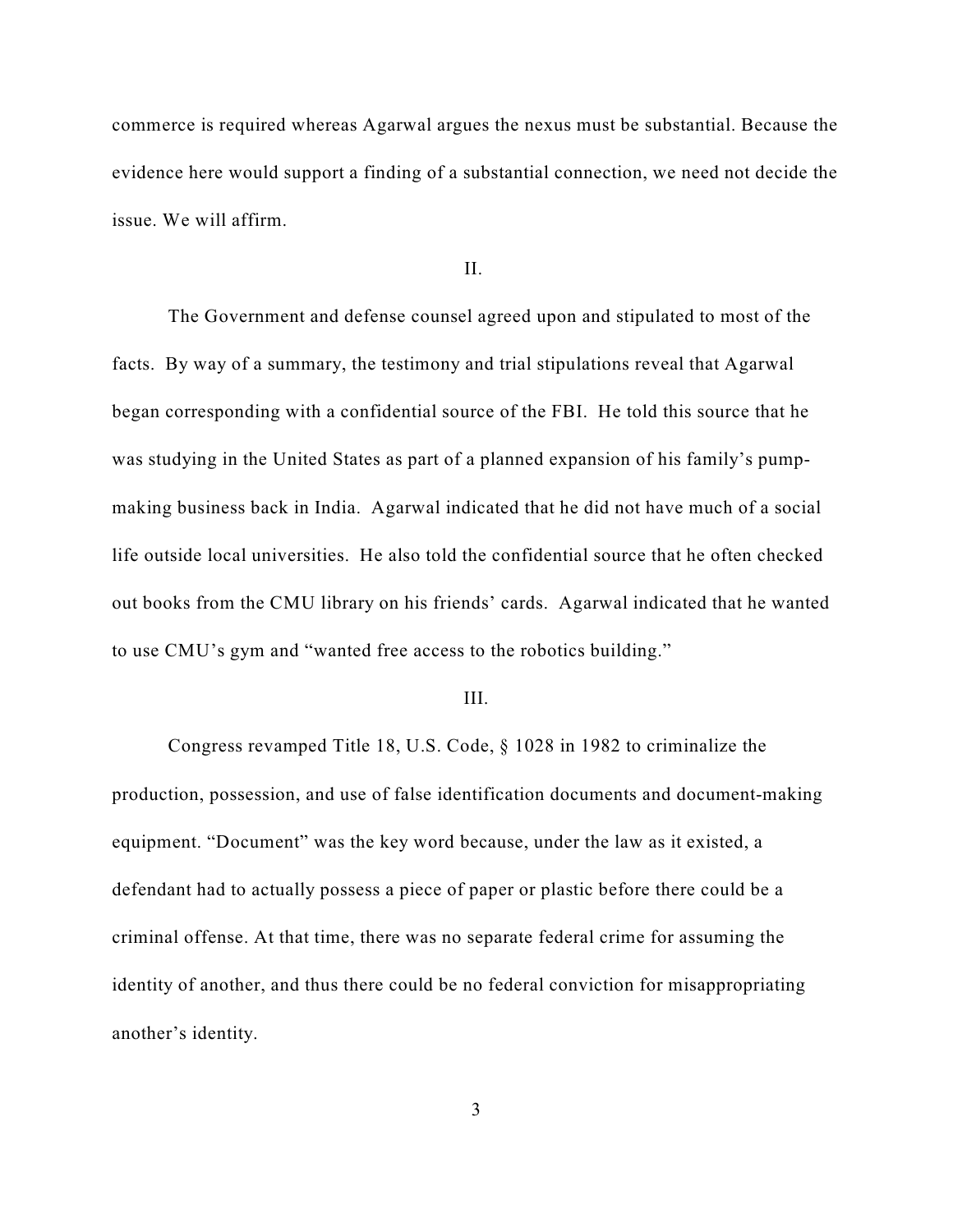That situation was remedied in 1998, when Congress enacted the Identity Theft and Assumption Deterrence Act of 1998, which criminalized the use and transfer of a "means of identification." The statute allows that

whoever ... knowingly transfers or uses, without lawful authority, a means of identification of another person with the intent to commit, or to aid or abet, any unlawful activity that constitutes a violation of Federal law, or that constitutes a felony under any applicable State or local law shall be punished as provided in subsection (b) of this section.

18 U.S.C. § 1028(a)(7). The addition of § 1028(a)(7) gave strength to the somewhat ineffective law because a "means of identification" no longer required the production, possession, or use of an actual identification document.

The statute also has a jurisdictional element, which requires either that the production, transfer, possession, or use of the means of identification be in or affect interstate or foreign commerce. 18 U.S.C.  $\S$  1028(c)(3)(A). The legislative history of this statute reflects Congress' intention to "provide broad Federal jurisdiction over violations of this section" and that only a "minimal nexus with interstate commerce" need be shown. *See* H.R. Rep. No. 97-802 (1982), reprinted in 1982 U.S.C.C.A.N. 3519, 3532-33.

Other courts interpreting the jurisdictional requirement of Section 1028 have required the Government to prove only a minimal nexus between a defendant's conduct and interstate or foreign commerce. *See e.g., United States v. Jackson*, 155 F.3d 942, 947 (8th Cir. 1998) (affirming conviction where the government demonstrated that defendant's possession of five or more fraudulent identification documents "affected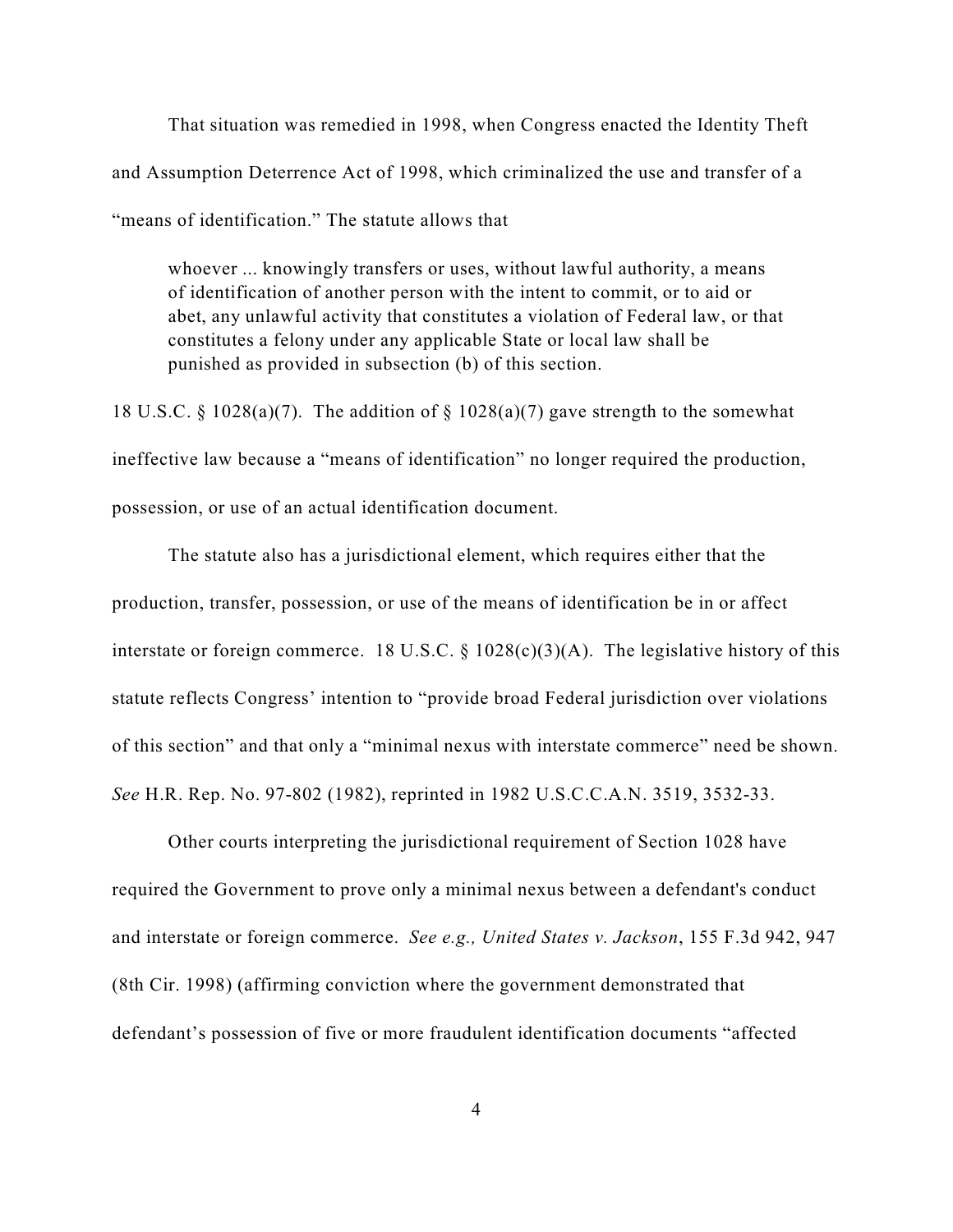interstate commerce by proving that possession of the stolen driver's licenses was integral to [defendant's] scheme to defraud businesses and banks operating in interstate commerce.") Because, however, we need not decide the issue, we will save it for another day.

Here, the Government presented substantial evidence of a connection between Agarwal's crime and interstate commerce. For example, the record reflects his use of the Internet, an instrumentality of interstate commerce, to make arrangements to purchase the fraudulent identification card. *See e.g., United States v. MacEwan*, 445 F.3d 237, 245 (3d Cir. 2006). The record demonstrates that the component parts of the identification card traveled through interstate commerce. Testimony further established that CMU accepts students not only from the United States, but also from other nations. Finally, the record establishes that the identification card at issue could have been used to gain access to facilities at a branch campus in California.

Indeed, the District Court stated that it had seen many instances where the federal nexus had been less significant than it was in Agarwal's case. We agree. In this case, Agarwal's conduct in procurring a fraudulent identification card was an integral part of his scheme. Sufficient evidence supports a substantial connection to interstate commerce.

#### IV.

In sum, viewing the evidence in the light most favorable to the Government, we conclude that it has shown the requisite connection to interstate or foreign commerce